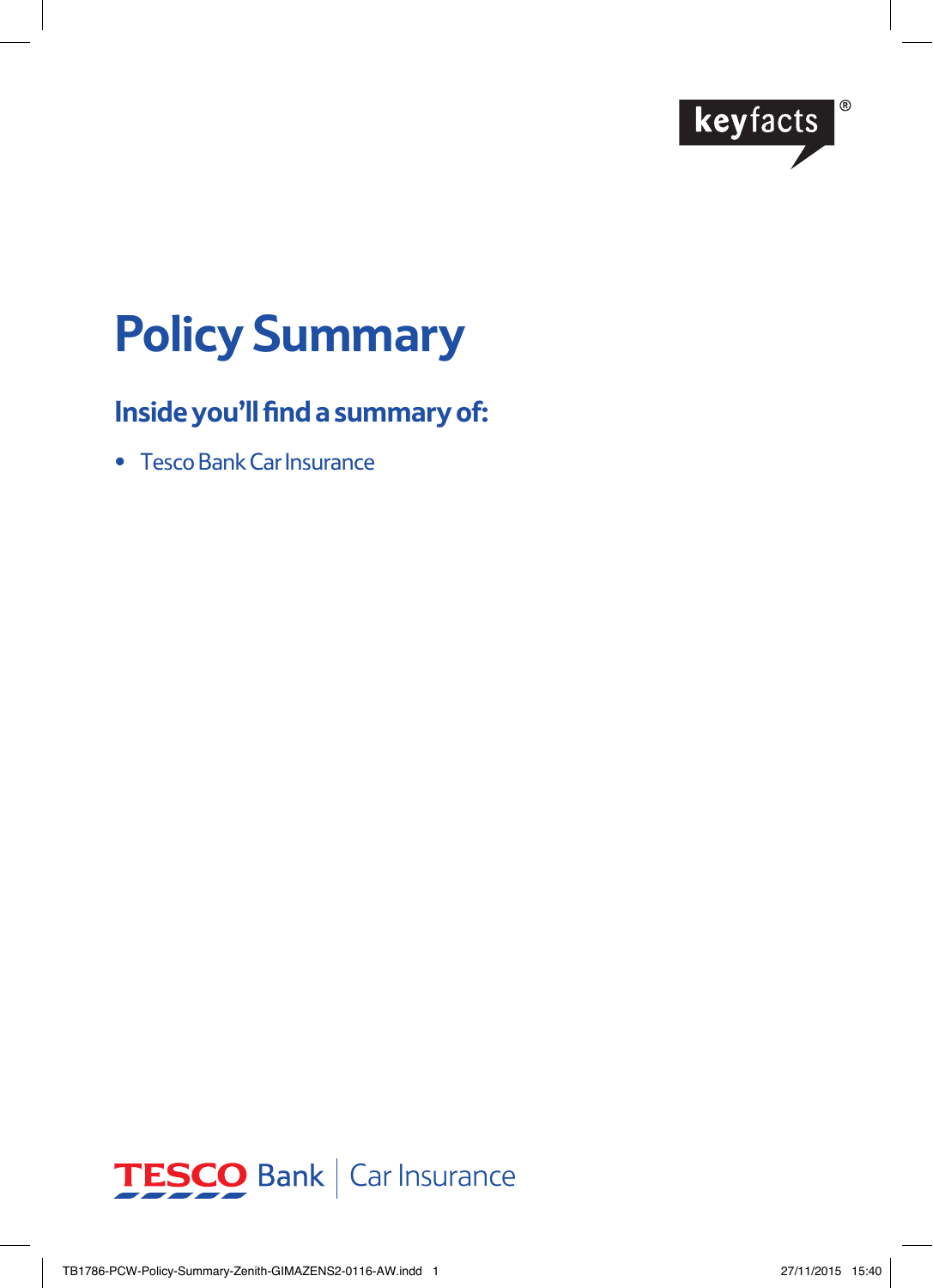# **Tesco Bank Car Insurance Policy Summary**



This is a summary of cover available under Tesco Bank Car Insurance. It does not include all the policy benefits, limits and exclusions. Full terms and conditions can be found in the Policy Booklet, a copy of which is available from Tesco Bank.

Tesco Bank Car Insurance is underwritten by Zenith Insurance Plc, except for Section M – Motor Legal Protection (Tesco Legal Guard) which is underwritten by Ageas Insurance Limited. Zenith Insurance Plc is regulated by the Gibraltar Financial Services Commission and subject to a limited regulation by the Financial Conduct Authority and the Prudential Regulation Authority in respect of underwriting business in the UK. Ageas Insurance Limited is authorised by the Prudential Regulation Authority and regulated by the Financial Conduct Authority and the Prudential Regulation Authority. Tesco Bank acts as an insurance intermediary.

The contract is made up of:

- The Policy Booklet, this gives full details of the terms and conditions.
- Policy Schedule, this shows the period of insurance, which sections of the policy apply, whether your cover is comprehensive (Comp), third party fire and theft (TPF&T) or third party only (TPO) and details of applicable excesses and endorsements.
- Statement of Fact, this shows the information you have provided to us.

You must tell Tesco Bank about any changes to the information detailed on your Statement of Fact or Policy Schedule. Please remember that if you do not tell Tesco Bank about any changes this could result in your contract of insurance being voided (as if the policy never existed), all claims under your policy being refused and all premiums that you have paid being retained.

# **Significant Features and Benefits (Cover)**

Tesco Bank will inform you of your level of policy cover. This will also be shown on your quotation documents and on your Policy Schedule when cover is issued.

| Cover                           | Comp | TPF&T      |      | <b>TPO</b> Significant Limitations                                                                                                                                                                                            | <b>Policy Section</b> |
|---------------------------------|------|------------|------|-------------------------------------------------------------------------------------------------------------------------------------------------------------------------------------------------------------------------------|-----------------------|
| Liabilities to third<br>parties | Yes  | <b>Yes</b> | Yes: | E20 million limit for third party property damage<br>and, subject to written approval, £5 million limit<br>for costs and expenses.                                                                                            | н                     |
| Use of your<br>car in EU        | Yes  | Yes        | Yes: | For Comp or TPF&T policies, cover is extended<br>for use of the car in the EU for up to 90 days<br>during the policy year.<br>All policies are covered for third party liabilities<br>for the duration of cover under EU law. |                       |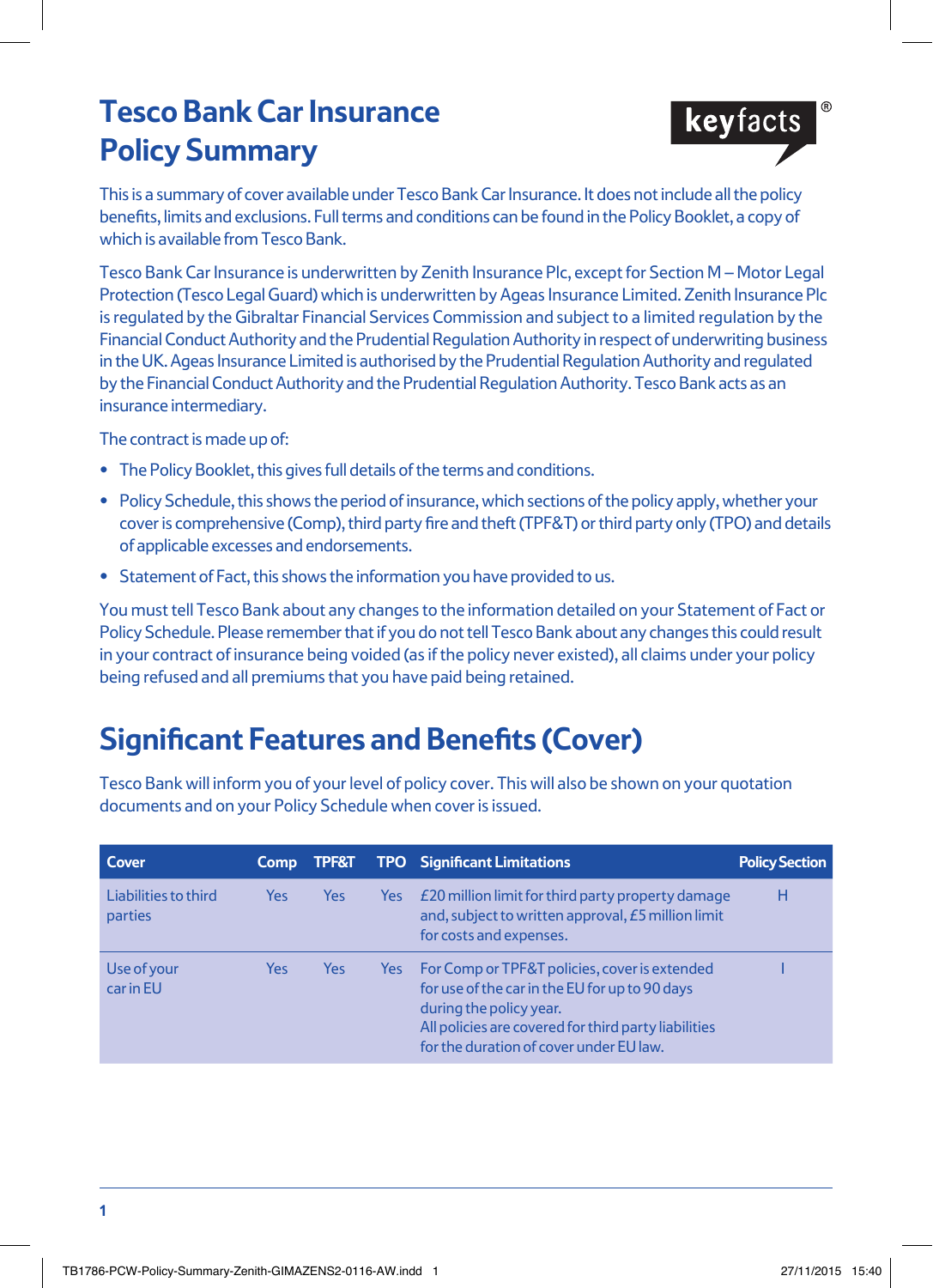| Cover                                                           | Comp       | <b>TPF&amp;T</b> | <b>TPO</b> | <b>Significant Limitations</b>                                                                                                                                                                                                                                                                                                                                                  | <b>Policy Section</b> |
|-----------------------------------------------------------------|------------|------------------|------------|---------------------------------------------------------------------------------------------------------------------------------------------------------------------------------------------------------------------------------------------------------------------------------------------------------------------------------------------------------------------------------|-----------------------|
| Accidental damage to<br>own car                                 | Yes        | <b>No</b>        | <b>No</b>  | Market value.<br>Subject to excesses.<br>Additional excesses for young or<br>inexperienced drivers.<br>New car replacement only for cars up to<br>1 year old and where you are the first and only<br>registered keeper.<br>No cover if claim occurs while you, or any named<br>driver, is driving illegally due to exceeding the<br>legal limit of alcohol or the use of drugs. | A                     |
| Damage to<br>own car by<br>fire or theft                        | Yes        | <b>Yes</b>       | <b>No</b>  | Market value.<br>Subject to excesses.<br>New car replacement only for cars up to<br>1 year old and where you are the first and only<br>registered keeper.                                                                                                                                                                                                                       | C                     |
| Audio, navigational,<br>phone and<br>entertainment<br>equipment | Yes        | <b>Yes</b>       | <b>No</b>  | Unlimited for manufacturer's standard fit.<br>£1,000 limit for non-manufacturer fit (in both<br>circumstances equipment must be permanently<br>fitted to the car).                                                                                                                                                                                                              | L                     |
| Personal belongings                                             | Yes        | <b>No</b>        | <b>No</b>  | Up to £200 for each incident.                                                                                                                                                                                                                                                                                                                                                   | G                     |
| <b>Windscreen cover</b>                                         | Yes        | <b>No</b>        | <b>No</b>  | $E$ 125 limit for replacement and $E$ 40 limit for repair<br>if Tesco Glass Line is not used. Subject to excesses.                                                                                                                                                                                                                                                              | B                     |
| Personal accident                                               | Yes        | <b>No</b>        | <b>No</b>  | Cover is only for policyholder or partner.<br>Death £5,000.<br>Loss of sight or limb £5,000.<br>Maximum of £10,000 for any one accident and<br>£5,000 limit to any one person in one accident.                                                                                                                                                                                  | Е                     |
| <b>Medical expenses</b>                                         | Yes        | <b>No</b>        | No         | Up to £100 in medical expenses for each injured<br>person in your car.                                                                                                                                                                                                                                                                                                          | F                     |
| Courtesy car                                                    | Yes        | <b>No</b>        | No         | Only provided where your car is being repaired<br>by one of our approved repairers for as long as<br>the repairs take. Vehicle provided will typically<br>be a small city car.<br>A courtesy car will not be provided if your vehicle<br>is written off or declared a total loss, or the<br>vehicle being repaired is a van.                                                    | D                     |
| <b>Onward travel</b>                                            | Yes        | <b>No</b>        | <b>No</b>  | Up to £150 refunded towards the costs of<br>completing a journey.                                                                                                                                                                                                                                                                                                               | N                     |
| Uninsured driver<br>promise                                     | <b>Yes</b> | <b>No</b>        | <b>No</b>  | No claim discount reinstated and excess refunded<br>if an identified, uninsured driver is responsible for<br>loss or damage to your car.                                                                                                                                                                                                                                        | N                     |
| Theft of keys                                                   | <b>Yes</b> | <b>No</b>        | No         | Up to £500 refunded towards the costs of<br>replacing locks and keys.<br>Subject to excess.                                                                                                                                                                                                                                                                                     | N                     |
|                                                                 |            |                  |            |                                                                                                                                                                                                                                                                                                                                                                                 |                       |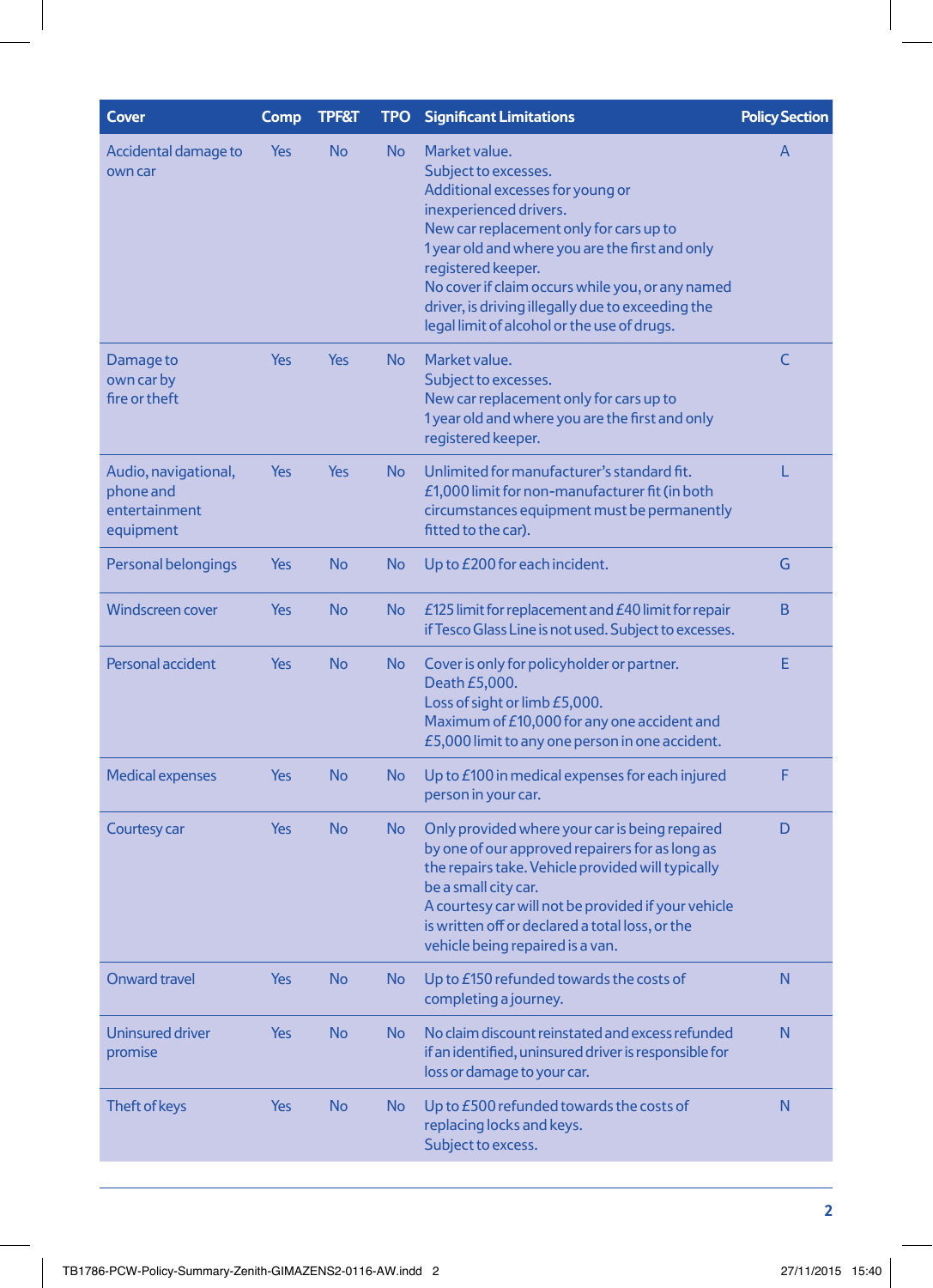| <b>Cover</b>                                                                                       | <b>Comp</b> | <b>TPF&amp;T</b> | <b>TPO</b> | <b>Significant Exclusions and Limitations</b>                                                                                                                                                                                                                                                                                                                                                                                                                                                                                                            | <b>Policy Section</b> |
|----------------------------------------------------------------------------------------------------|-------------|------------------|------------|----------------------------------------------------------------------------------------------------------------------------------------------------------------------------------------------------------------------------------------------------------------------------------------------------------------------------------------------------------------------------------------------------------------------------------------------------------------------------------------------------------------------------------------------------------|-----------------------|
| Loss of or damage to:                                                                              |             |                  |            |                                                                                                                                                                                                                                                                                                                                                                                                                                                                                                                                                          |                       |
| $\bullet$ The car                                                                                  | Yes         | <b>Yes</b>       | <b>No</b>  | When no-one is in the car unless all its<br>windows, doors, roof openings and hood are<br>closed and locked and all keys or devices are<br>kept securely away from the car by you or                                                                                                                                                                                                                                                                                                                                                                     | A&C                   |
| • Personal belongings                                                                              | Yes         | <b>No</b>        | No         |                                                                                                                                                                                                                                                                                                                                                                                                                                                                                                                                                          | G                     |
| · Audio, navigational,<br>phone and<br>entertainment<br>equipment                                  | Yes         | Yes              | <b>No</b>  | the person authorised to use the car.<br>There is no cover for locks and keys beyond<br>the cover provided under Section N (which<br>does not apply to TPF&T and TPO policies).                                                                                                                                                                                                                                                                                                                                                                          | Ĺ                     |
| Loss of or damage<br>to the car or audio,<br>navigational, phone<br>and entertainment<br>equipment | Yes         | <b>Yes</b>       | <b>No</b>  | Extra costs due to parts or replacements not<br>being available in the UK, Northern Ireland,<br>Channel Islands or Isle of Man.<br>Caused by someone taking the car without<br>your permission, unless the incident is reported<br>to the police and assigned a crime reference<br>number and you do not subsequently make<br>any statement to the police that the car was<br>taken with your permission.<br>Deliberate damage to the car by anyone<br>insured under your policy.                                                                        | A, C & L              |
| Liabilities to third<br>parties for driving<br>a car which does not<br>belong to you               | <b>Yes</b>  | Yes              | <b>Yes</b> | Cover only applies for the policyholder and only<br>if shown on the certificate of motor insurance.<br>Use outside UK, Northern Ireland, Channel<br>Islands or Isle of Man is not covered. A car<br>registered outside the UK, Northern Ireland,<br>Channel Islands or Isle of Man is not covered.<br>If your car is disposed of or damaged beyond<br>economical repair.<br>Cover is not provided when using a car for<br>which there is no current and valid policy of<br>insurance in place.<br>No cover for damage to the vehicle you<br>are driving. | н                     |
| Audio, navigational<br>phone and<br>entertainment<br>equipment                                     | Yes         | Yes              | <b>No</b>  | Equipment not permanently fitted to<br>the car.                                                                                                                                                                                                                                                                                                                                                                                                                                                                                                          | L                     |
| Personal belongings                                                                                | Yes         | <b>No</b>        | <b>No</b>  | Money, business goods, tools and telephones.                                                                                                                                                                                                                                                                                                                                                                                                                                                                                                             | G                     |
| Personal accident                                                                                  | Yes         | <b>No</b>        | <b>No</b>  | Suicide.<br>Failure to wear a seat belt.<br>If a driver is driving illegally due to exceeding<br>the legal limit of alcohol or use of drugs.                                                                                                                                                                                                                                                                                                                                                                                                             | E                     |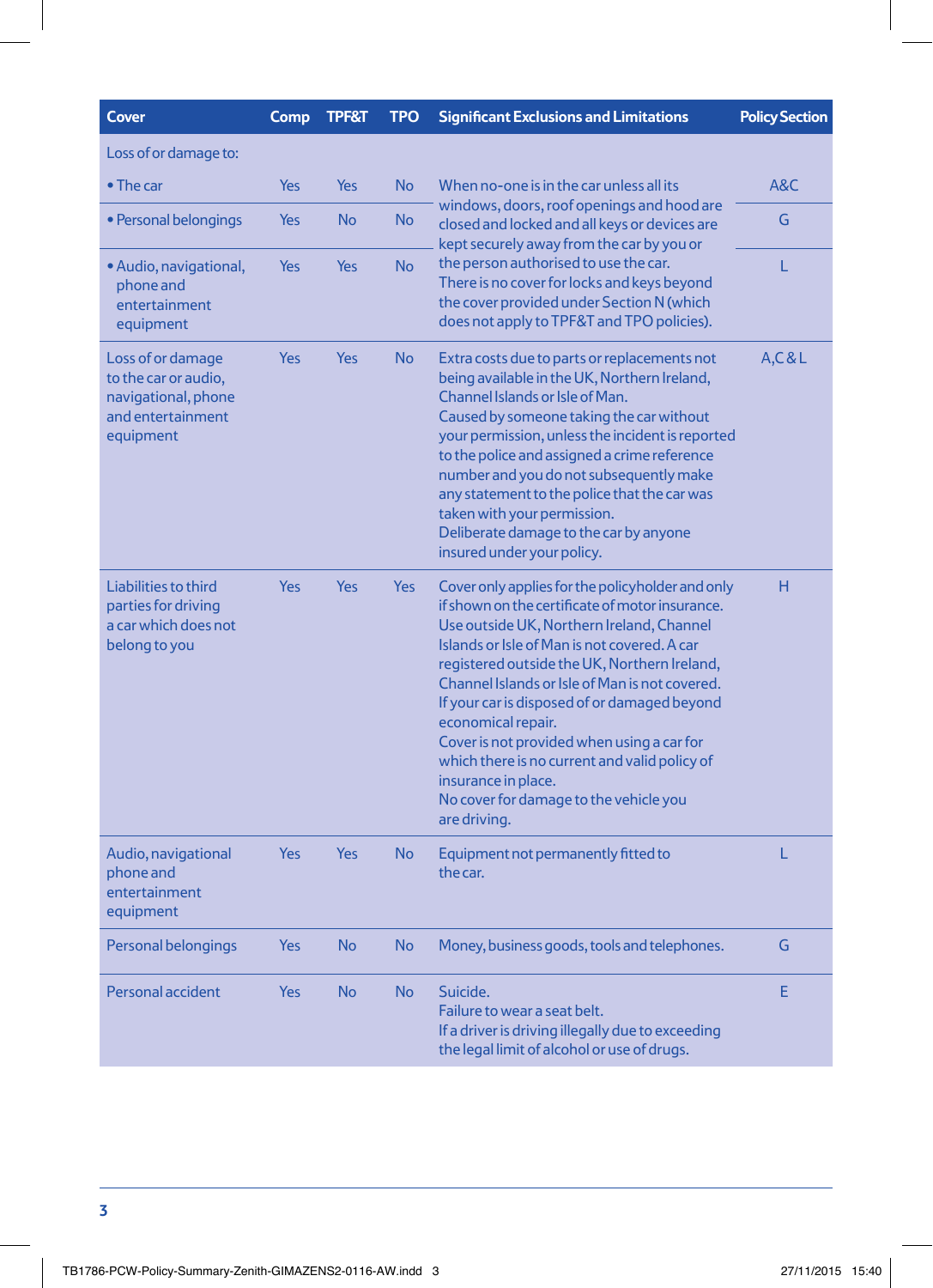| Cover                                                                                                                                                                                               | Comp       | <b>TPF&amp;T</b> |           | TPO Significant Exclusions and Limitations                                                                                                                                                                                                                                                                                                                                                                                    | <b>Policy Section</b> |
|-----------------------------------------------------------------------------------------------------------------------------------------------------------------------------------------------------|------------|------------------|-----------|-------------------------------------------------------------------------------------------------------------------------------------------------------------------------------------------------------------------------------------------------------------------------------------------------------------------------------------------------------------------------------------------------------------------------------|-----------------------|
| Windscreen cover                                                                                                                                                                                    | <b>Yes</b> | <b>No</b>        | <b>No</b> | Extra costs due to parts or replacements not<br>being available in the UK, Northern Ireland,<br>Channel Islands or Isle of Man.<br>Repair or replacement of broken or<br>damaged sunroofs, fixed or moveable<br>glass roof panels and the associated<br>mechanisms. The hood or roof structure of<br>a convertible or cabriolet vehicle and the<br>associated mechanisms.<br>Windows and windscreens unless made<br>of glass. | B                     |
| Onward travel                                                                                                                                                                                       | <b>Yes</b> | <b>No</b>        | <b>No</b> | Cover is subject to a valid claim under section<br>$A$ or $C$ .<br>Incidents outside of the UK, Northern Ireland,<br>Channel Islands or Isle of Man excluded.<br>The costs of fuel or other fluids, meals, drinks,<br>newspapers or telephone calls excluded.                                                                                                                                                                 | N                     |
| <b>Uninsured driver</b><br>promise                                                                                                                                                                  | <b>Yes</b> | <b>No</b>        | <b>No</b> | The responsible uninsured driver must<br>be identified.                                                                                                                                                                                                                                                                                                                                                                       | N                     |
| <b>Theft of Keys</b><br>Cover to replace locks,<br>immobilisers, remotes<br>or keys where there is<br>a risk of your vehicle<br>being stolen as a direct<br>result of the theft of<br>your car keys | <b>Yes</b> | <b>No</b>        | <b>No</b> | Key thefts must be reported to us and the police<br>within 24 hours.<br>There is no cover if the keys, transmitter or<br>entry cards were in or on your vehicle at the<br>time of the theft.                                                                                                                                                                                                                                  |                       |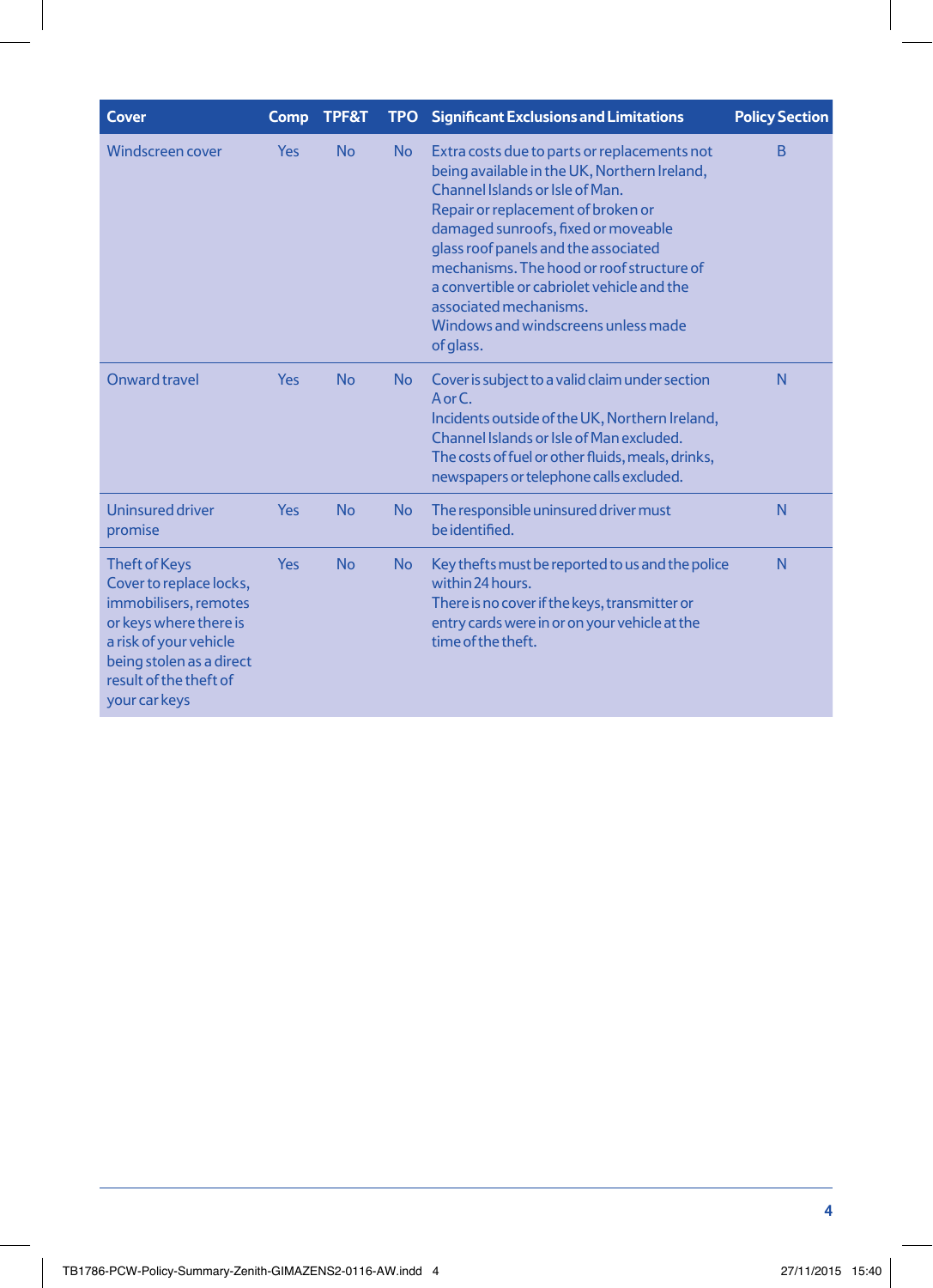# **Procedures**

### Cancellation Procedure

#### **If you cancel within the cooling-off period**

You have 14 days from when you receive your policy documents or enter into this contract, whichever is later, to notify the administrator if you want to cancel your policy. This is known as the 'cooling-off period'. You can cancel by phoning the administrator and cancellation can take effect immediately or from a later date, although it cannot be backdated to an earlier date. If cover has not yet started, the administrator will refund any premium paid in full. If cover has started, the administrator will refund your premium for the time that was left on your policy as long as you have not made a claim where the car is written off or declared a total loss.

If a total loss claim has been made in the 'cooling-off period', you must pay the full annual premium and you will not be entitled to any refund.

#### **If you cancel outside the cooling-off period**

After the cooling-off period, you can cancel this policy by phoning the administrator and cancellation can take effect immediately or from a later date, although it cannot be backdated to an earlier date.

If no claims have been made during the current period of insurance, the administrator will refund your premium for the time that was left on your policy, less its cancellation charge.

If any claim has been made during the current period of insurance, you must pay the full annual premium, plus a cancellation charge, and you will not be entitled to any refund.

#### **If we cancel**

The administrator, on our behalf, or we can cancel this policy, for a valid reason or on serious grounds, by sending you seven days notice of cancellation to your last known address. Examples of a valid reason or serious grounds may include, but are not limited to:

- Non-payment of premium (including missed direct debit payments) that is not resolved following our reminders.
- Not providing proof of no claims discount that is not resolved following our reminders.
- Failing to comply with the policy conditions, as outlined in the policy booklet.
- Failing to cooperate and/or provide the necessary information required to enable us, or the administrator, to administer your policy, claim or investigate fraud.
- Where fraud is suspected.
- Where threatening, abusive or offensive behaviour has been used towards us or the administrator.
- Where any change you tell us about occurring during the term of your policy that alters the information on your policy documents resulting in us no longer being able to continue cover.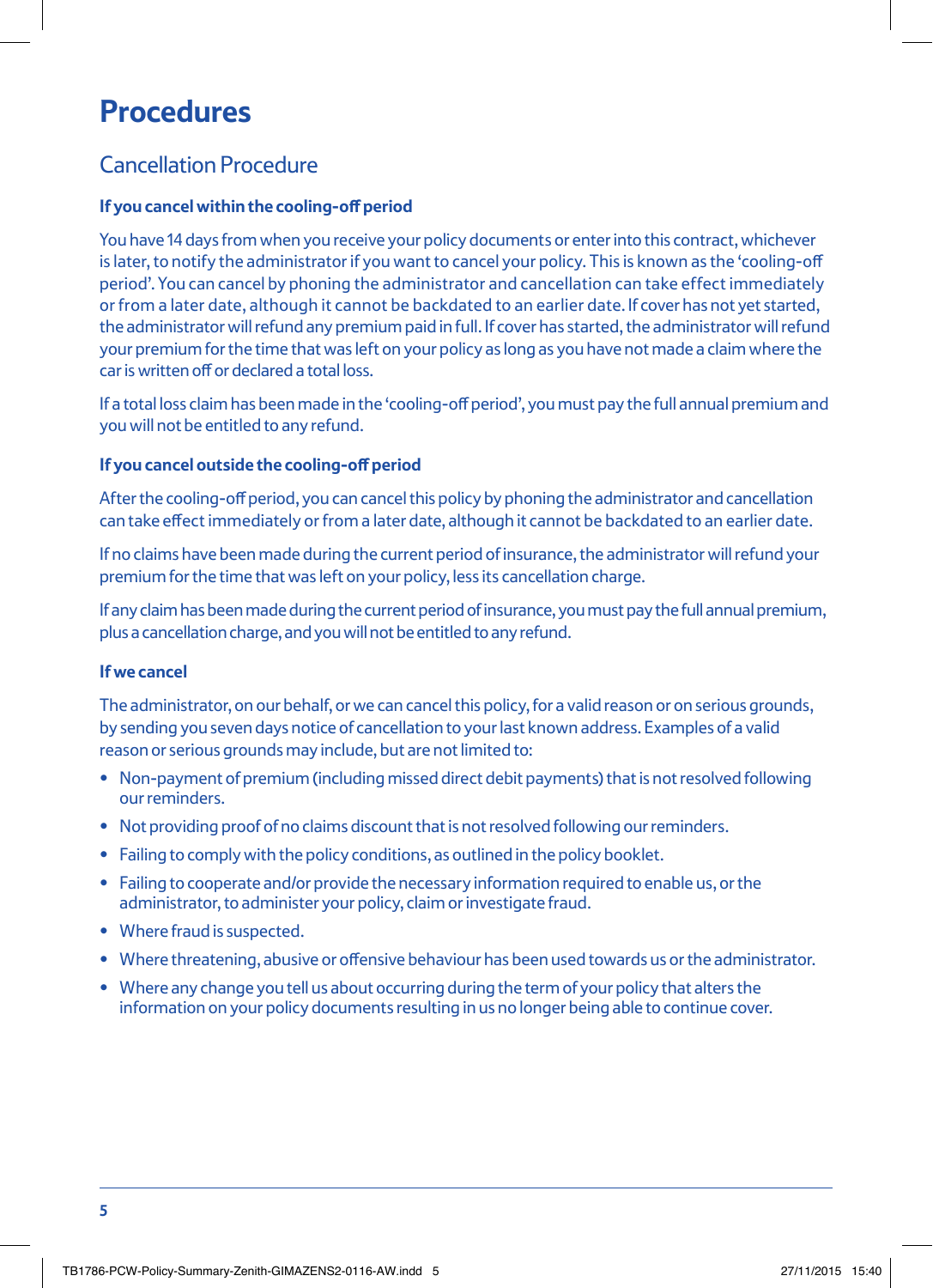If no claims have been made during the current period of insurance, the administrator will refund your premium for the time that was left on your policy, less its cancellation charge.

If any claim has been made during the current period of insurance, you must pay the full annual premium, plus a cancellation charge, and you will not be entitled to any refund.

### How to make a claim

### **Call our 24-hour UK-based Claims Line on 0330 024 0014.**

It will be useful if you have your policy number however if not, you will need to quote your registration number.

If you have comprehensive cover, telephone Tesco Glass Line on 0345 677 8888 if your windscreen or windows only are damaged.

## No Claim Discount

If your No Claim Discount is not protected and a claim is made during the period of insurance, the discount will be reduced in accordance with our step back scale shown in the table below:

| <b>Current NCD</b> | <b>NCD</b> at renewal<br>after 1 claim<br>in current year | <b>NCD</b> at renewal<br>after 2 claims<br>in current year | <b>NCD</b> at renewal<br>after 3 claims<br>in current year |
|--------------------|-----------------------------------------------------------|------------------------------------------------------------|------------------------------------------------------------|
| 0-2 Years          | 0 Years                                                   | 0 Years                                                    | 0 Years                                                    |
| 3 Years            | 1Years                                                    | 0 Years                                                    | 0 Years                                                    |
| 4 Years            | 2 Years                                                   | 0 Years                                                    | 0 Years                                                    |
| 5+ Years           | <b>3 Years</b>                                            | 1Years                                                     | 0 Years                                                    |

If we make a full recovery of the claim cost from a third party your No Claim Discount will be reinstated.

If you have chosen to protect your No Claim Discount, it will not be reduced provided you do not have more than two claims in the policy year (or in any three year period if you continue to renew your insurance).

If you have more claims you will have exceeded the limit for the protection to apply and your no claims discount will reduce in accordance with the step back scale shown opposite.

# What to do if you have a complaint

If you have experienced a problem in relation to your Tesco Bank Car Insurance policy, we will aim to resolve it as quickly and fairly as possible. We have the following complaints procedure which you can follow if you are dissatisfied with the service you have received.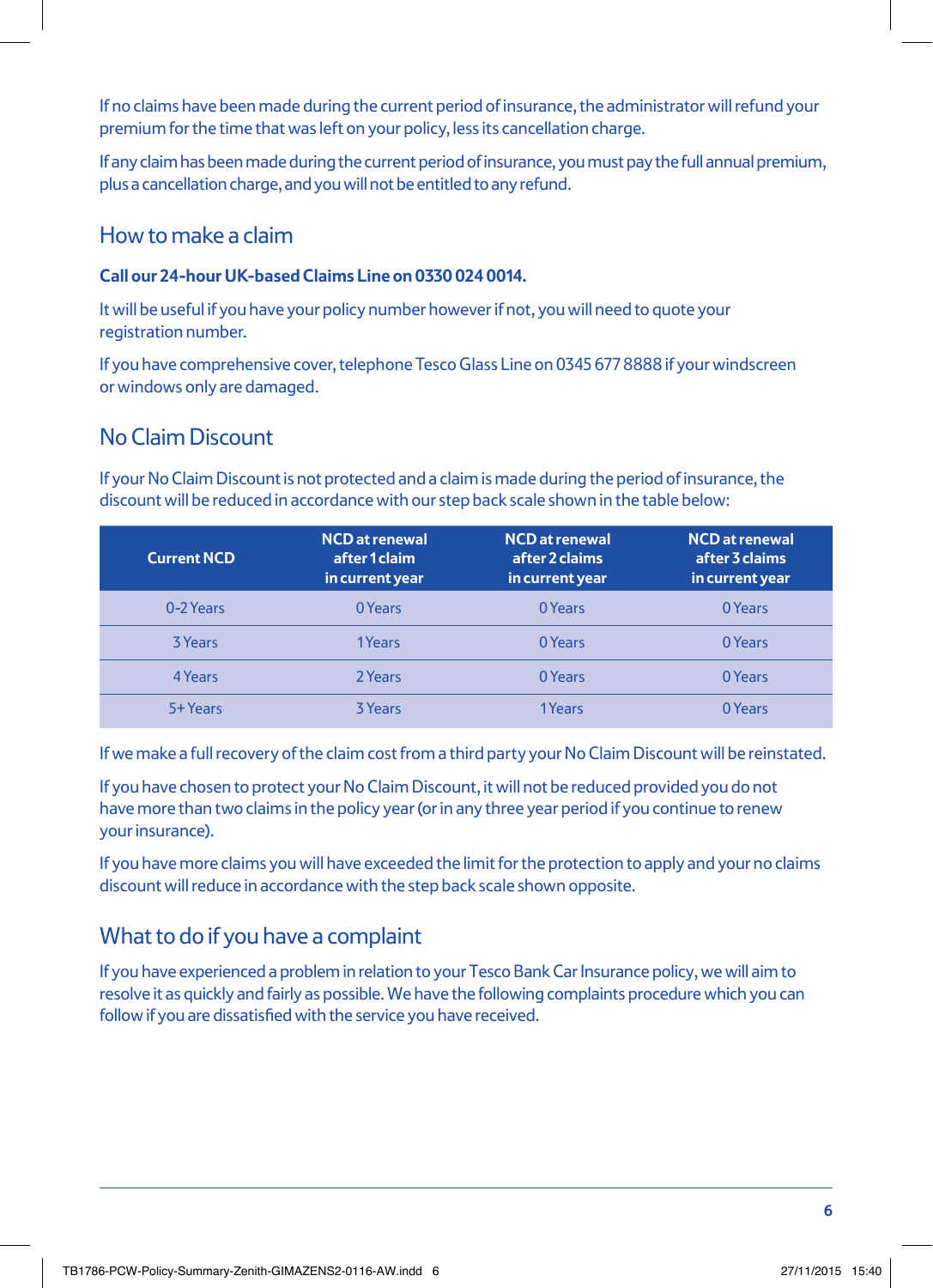#### **Step 1: Let us know**

If you have a complaint about your policy:

- Telephone Tesco Bank on 0345 673 0000; or
- Write to Tesco Bank at the address shown below: Customer Relations Manager Freepost RSJB-RYLK-JKUX Tesco Bank Complaints P. O. Box 277 Newcastle Upon Tyne NF<sub>12</sub> 2BU

If you have a complaint about your claim:

- Contact your claim handler first. You will find their details on any letters they have sent to you; or
- Write to the Claims Manager who will ensure that the matter is dealt with at a senior level. The address can be found on any letters that you have received. Where possible we will always aim to resolve your complaint when you first contact us, however some complaints may take longer to resolve. If for any reason you remain dissatisfied with our written response or you have not received a final response letter within 8 weeks, you should escalate the matter as outlined in Step 2.

#### **Step 2: Contact the Financial Ombudsman Service**

If you are not satisfied with our final decision regarding your complaint or you have not received our final decision within eight weeks, you can write to:

Financial Ombudsman Service Exchange Tower London E14 9SR

www.financial-ombudsman.org.uk

Following the complaints procedure does not affect your legal rights.

# **Financial Services Compensation Scheme**

Zenith Insurance Plc and Ageas Insurance Limited are covered by the Financial Services Compensation Scheme (FSCS). If Zenith Insurance Plc or Ageas Insurance Limited cannot meet its liabilities you may be entitled to compensation under the scheme. You can get more information from the Financial Services Compensation Scheme at www.fscs.org.uk or by calling 0800 678 1100 or 0207 741 4100.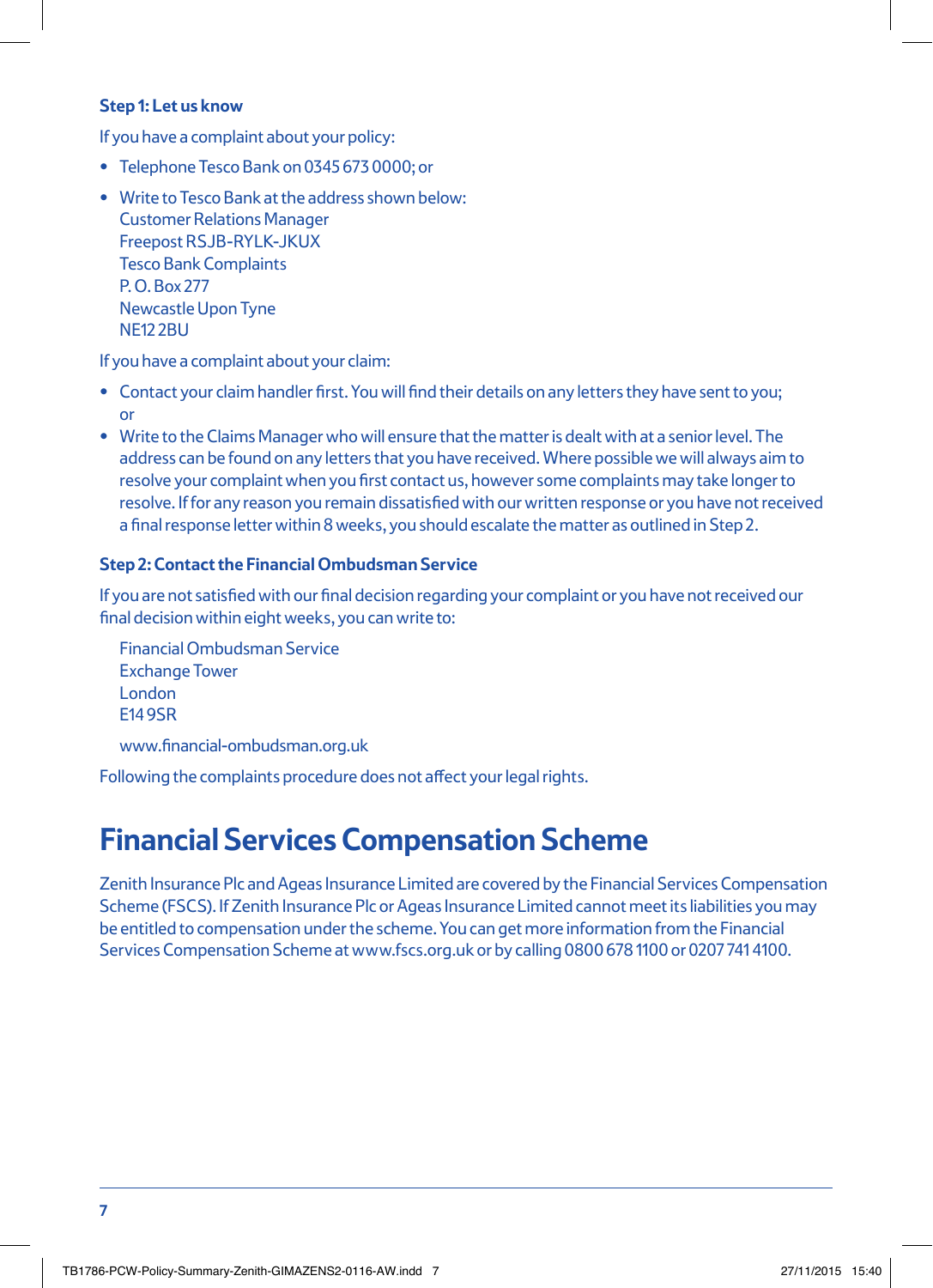# **Motor Legal Protection (Tesco Legal Guard) policy summary**

If you have purchased a Tesco Bank Car Insurance Policy which includes Motor Legal protection, or you have purchased it as an add-on, some important facts about your Motor Legal Protection (Tesco Legal Guard) policy are summarised below. This policy summary does not describe all the terms and conditions of your policy, so please take time to read the full policy wording to make sure you understand the cover provided. This summary does not form part of your contract of insurance.

### About your insurance

This policy is arranged and administered by Tesco Personal Finance plc (trading as Tesco Bank), and is provided by Arc Legal Assistance Limited and is underwritten by Ageas Insurance Limited.

### Duration of contract

The standard duration of this policy is normally 12 months from the date on which the cover starts. However, if you add this cover as part of a change to your Tesco Bank Car Insurance policy, the schedule will confirm the date your policy starts and ends.

### Insurance cover

Motor Legal Protection provides you with up to £100,000 in cover for legal costs and expenses to pursue a claim for compensation in respect of uninsured losses or personal injury arising from a road traffic accident. Cover is only provided where someone else is at fault, and your claim is more likely than not to be successful and any judgement is more likely than not to be enforced. If considered necessary Tesco Legal Guard will appoint a specialist solicitor to pursue your claim.

### Significant features and benefits

- 1. You are covered for up to £100,000 in legal costs per any one claim.
- 2. Cover is provided for legal costs to pursue damages claims arising from a road traffic accident within the EU against the person whose negligence has caused your injury, death or uninsured loss. Examples of uninsured losses include but are not limited to:
	- a. Loss of earnings,
	- b. Damage to personal items,
	- c. Alternative travel costs,
	- d. Excesses you have paid, and
	- e. Medical Costs incurred.
- 3. Cover is provided to the Policyholder, any additional insured drivers and any authorised passengers travelling in or getting into or out of the vehicle.
- 4. Access to a 24/7 European Legal and UK Tax Helpline for any private legal or taxation problem of concern to you or a member of your household.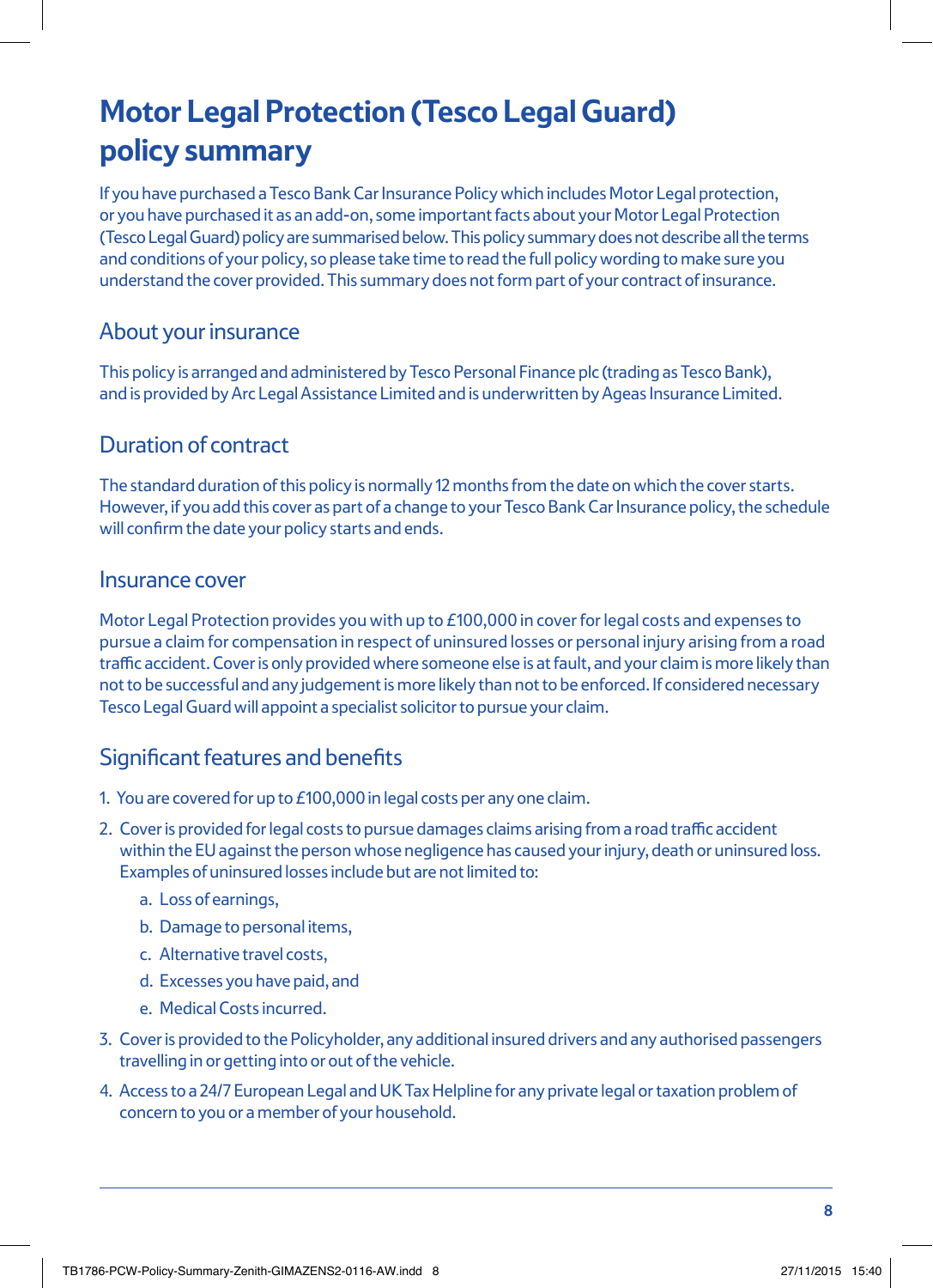### Significant limitations and exclusions

- 1. Cover only applies to incidents in the insured vehicle.
- 2. Cover only applies where your claim is more likely than not to be successful and any judgement is more likely than not to be enforced.
- 3. There is no cover for claims relating to an agreement you have entered into with another person or organisation.
- 4. Motor Legal Protection Advisers' costs must be proportionate to the benefit of the claim and agreed with Tesco Legal Guard before they are incurred.
- 5. There is no cover where the insured incident occurred before you purchased this insurance.

### Claim notification

Call the Claims helpline as shown in your Policy Schedule. We will assess the claim, and if covered send details to the adviser who will then contact you to discuss any assistance you require.

## Cancellation

If you cancel your policy within 14 days of you receiving the policy documentation (or from the inception date of the policy if this is later) and no claims have been made, any premium already paid will be returned. If your policy is cancelled after 14 days no refund will be provided, and if you pay your premiums by instalments, the remaining premium must be paid.

We may cancel your policy on notice for valid grounds or a serious reason, including not paying your premium promptly if you pay by monthly instalments. We will give you at least seven days' notice and there will be no refund of premiums. If you pay monthly any remaining premium must be paid in full.

If your Tesco Bank Car Insurance policy is cancelled at any time, this policy will automatically terminate.

### Complaints or comments

We hope you will be completely happy with your policy and the service provided. If you are not satisfied we would like to know and we will aim to resolve it as quickly and fairly as possible. We have the following complaint procedure which you can follow if you are dissatisfied with the service you have received.

### **Step 1: Let us know if you have a complaint about your policy:**

- Telephone Tesco Bank on 0345 673 0000; or
- Write to Tesco Bank and send to: Customer Relations Manager Freepost RSJB-RYLK-JKUX Tesco Bank Complaints P. O. Box 277 Newcastle Upon Tyne NE12 2BU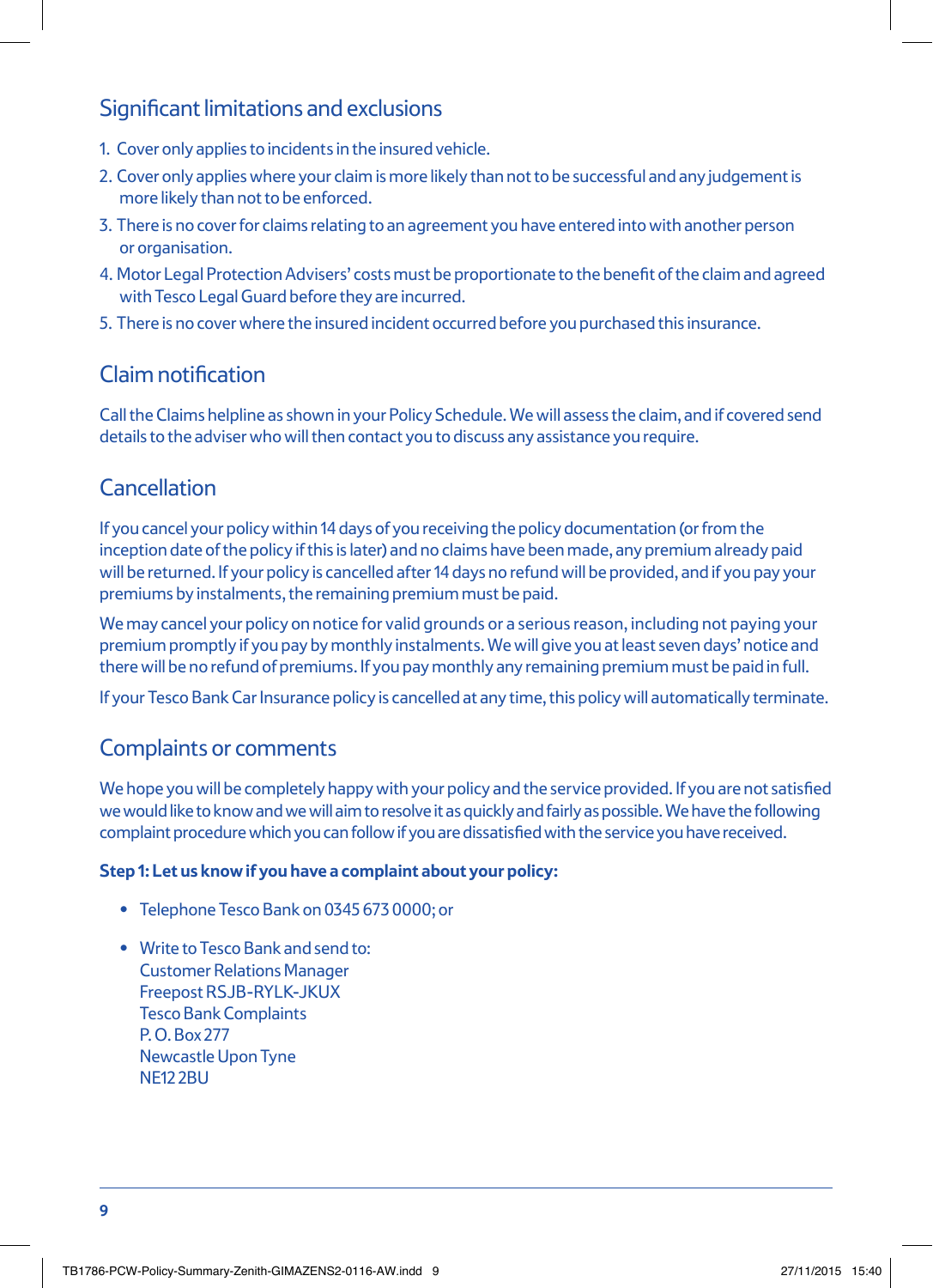#### **If you have a complaint about your claim:**

Contact your claim handler or claims manager first. You will find their details on any letters you have received.

#### **Step 2: Contact the Financial Ombudsman Service**

If you are not satisfied with our final decision regarding your complaint or you have not received our final decision within eight weeks, you may ask the Financial Ombudsman Service to review your case by contacting:

Financial Ombudsman Service Exchange Tower London E14 9SR

www.financial-ombudsman.org.uk

Tel: 0800 023 4567 or 0300 123 9 123 Fax: 0207 964 1001 Email: complaint.info@financial-ombudsman.org.uk

Following the complaints procedure or contacting the Financial Ombudsman Service at any stage of your complaint will not affect your legal rights.

# **Financial Services Compensation Scheme (FSCS)**

Arc Legal Assistance and Ageas Insurance Limited are both covered by the Financial Services Compensation Scheme (FSCS) which means that you may be entitled to compensation if Arc Legal or Ageas Insurance Limited are unable to meet their obligations to you. Further information is available at www.fscs.org.uk or by contacting the FSCS directly on 0800 678 1100.